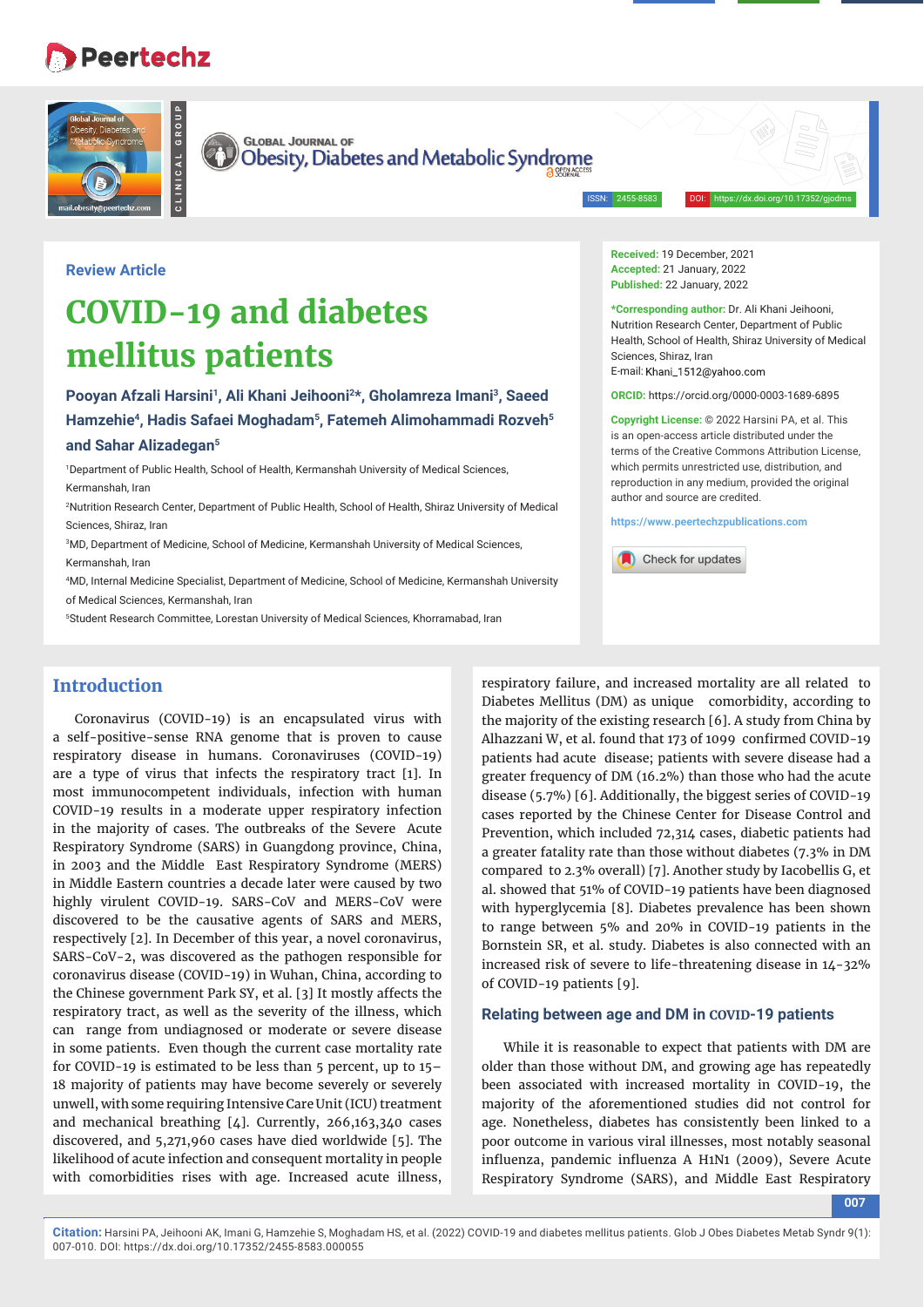Syndrome (MERS) [10,11]. As a study has done in Mexico, the probability of death from DM reduced with age in adult patients infected with COVID-19 in Mexico. There has been no correlation between diabetes and mortality in inpatients aged 80 years or older. These results should be replicated in more populations [12]. In another study have done in us, 26.8% aged 65 years and older, a group at higher risk of mortality from COVID-19 had DM. McMichael TM, et al. [13] Between January 1, 2020, and December 1, 2021, approximately 206,038 of the 779,402 deaths caused by COVID-19 in the United States were among people aged 85 years and older. This statistic depicts the number of deaths caused by coronavirus disease 2019 (COVID-19) in the United States from January 2020 to December 2021, by age group. Elflein J [14]. Also indicated, age was identified as a predictive factor for intubation [15]. However in another study done by Coronado seems On day 7, there was no evidence that age was a significant predictor for orotracheal intubation and/or death [16]. A study is done in Iran showed that Patients with COVID-19 who were older than 60 years and younger than 20 years had 3.4 and 1.9% greater odds of death, respectively, as compared to patients in the 20-to-40-year age range, indicating a higher risk of mortality in elderly and younger patients with diabetes, according to the study. Male diabetic patients had a death rate that was 34 percent higher than female diabetic patients [17].

### **Is diabetes mellitus related to COVID-19-related mortality and severity?**

As a meta-analysis study was done, diabetes showed a substantially linked with acute COVID-19 as well as COVID-19 death. In the first place, because diabetes can cause severe COVID-19 in diabetics, prevention is essential. In order to avoid contracting a coronavirus infection, diabetic individuals should be advised by their doctors to practice social seclusion and good hand cleanliness.

Second, diabetic individuals should be tested for COVID-19 more frequently in out-patient clinics, and the threshold for testing should be lowered.

Any COVID-19 patient who also has diabetes should be considered potentially dangerous, even if he or she has only mild or no symptoms at the time of admission. These individuals will necessitate more frequent monitoring and a lower threshold for hospitalization and ICU admission. [18]. Another study showed that age seemed to be a risk factor for death and orotracheal intubation in both the total cohort and diabetic patients in univariate and multivariate analyses. These findings corroborate earlier research. Older age has also been linked to a higher prevalence of various comorbidities [19]. Another important point is those diabetic patients were shown to be more likely than non-diabetic patients to have more comorbidities and worse clinical conditions. Their need for intubation and fatality rates were found to be connected not just with cardiovascular and renal comorbidities, but also with smoking/past smoking and neurologic disorders, among other factors. Interestingly , in univariate analysis, the presence of Chronic Kidney Disease (CKD) and the necessity for Prisma were both found to be risk factors for death and intubation outcomes

in diabetic individuals. Furthermore, in multivariate analysis, Chronic Kidney Disease (CKD) is found to be an independent risk factor for intubation [20]. The particular underlying processes that contribute to the increased mortality rate seen in participants who were infected with DM-SARS-CoV2 are still unknown. Several aspects connected to diabetes have been taken into consideration. Persons suffering from diabetes have pulmonary dysfunction due to decreased lung volume and lower pulmonary diffusing capacity. They also have difficulty controlling their breathing and have low bronchomotor tone and noradrenergic innervation [21]. Another factor is associated is D-dimer which according to the findings, a decreased lymphocyte and platelet count, as well as elevated D-dimer levels, were the most accurate predictors of an overall higher mortality. The D-dimer test is the most accurate predictor of overall mortality among the latter components. Emerging evidence suggests that, in addition to Deep Venous Thrombosis (DVT), elevated D-dimer levels in COVID-19 patients may be the expression of capillary microthrombi, which are caused by pulmonary capillary endothelial injury, and that this may contribute to the increased risk of death in these patients [22].

### **Symptoms in diabetic COVID-19 patients**

A systematic review and meta-analysis of clinical symptoms associated with COVID19 revealed that fever, cough, and dyspnea were the most frequent symptoms [23]. Among this study, it appears that dyspnea symptoms are more common in diabetes in-patients (45.6 percent versus 58.25 percent), however, this difference is not statistically significant. Because it is placed within a 95 percent confidence interval of the prevalence of meta-analysis, it is considered reliable. Other symptoms, on the other hand, are less severe than in recent trials (fever: 24.6 percent vs 88.7%, cough: 44.58 percent vs 57.6 percent). According to the findings of this study, only fever is considerably lower in diabetes patients when compared to the results of the meta-analysis, which may be due to an immunological response. Rezaei N, et al. [17] COVID-19 patients typically show symptoms 5–6 days after infection. SARS-CoV-2, like SARS-CoV and MERS-CoV, causes mild symptoms for 2 weeks but can progress to serious infection, along with a systemic inflammatory response syndrome, acute respiratory distress syndrome, multi-organ involvement, and shock [7].

## **New finding**

- Diabetes appears to be on the rise among SARS-CoV-2 patients.
- In the initial viral attachment step, vulnerability to SARS appears to be predominantly determined by the spike's affinity to bind host ACE2 receptors (ACE2r) in target tissues.
- Diabetic patients are commonly affected by low-grade chronic inflammation, which can result in excessive cytokine storms, a bad outcome from COVID-19, and an increased risk of death.
- The SARS-CoV-2 internalization receptor, ACE2r, works with the host's TMPRSS2 membrane protease to prime the virus's spike S protein for cell entrance.

**008**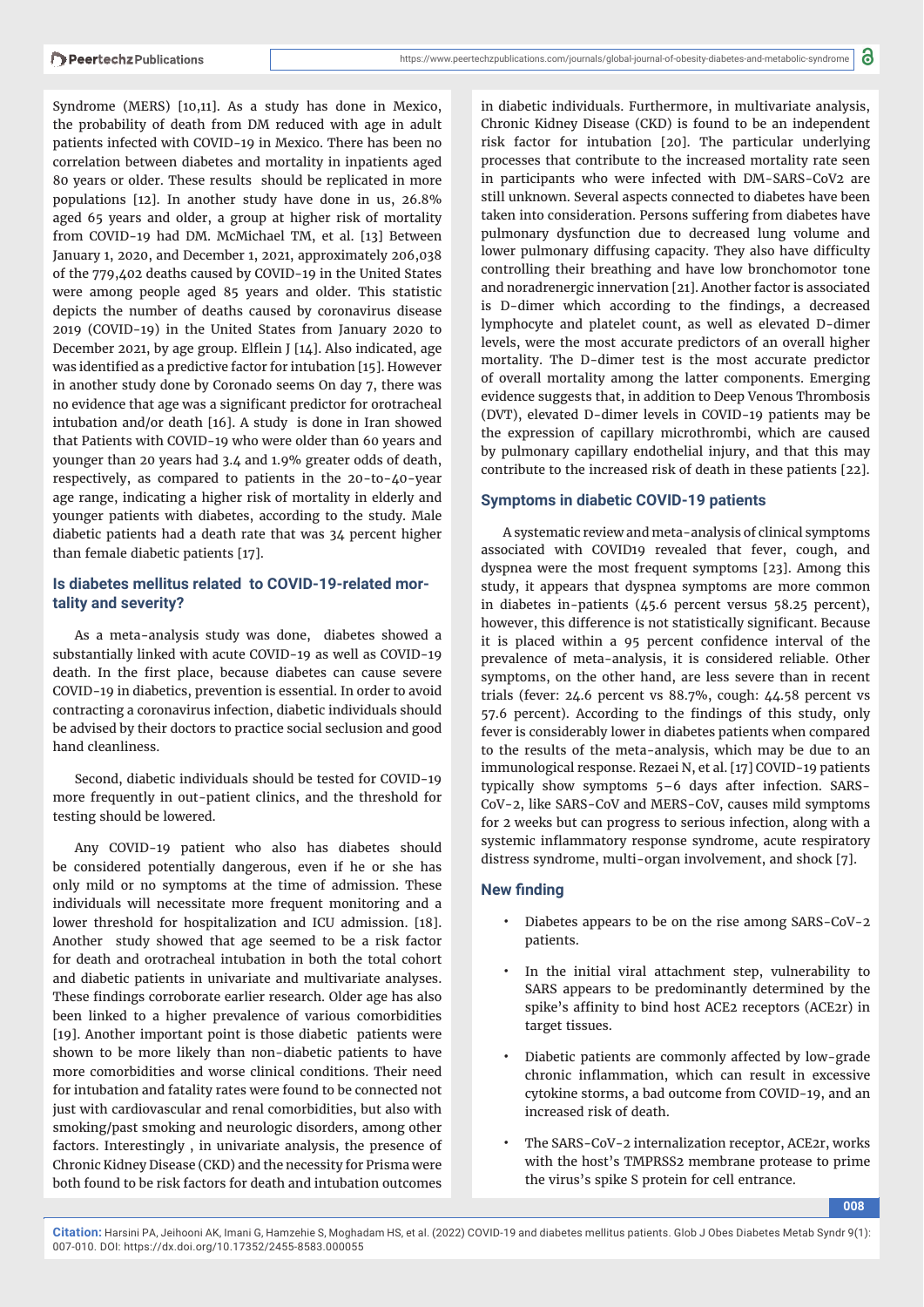- Diabetics must adhere to a strict dietary regimen.
- According to the American Diabetes Association, exercise should be continued at home as well as at the gym.
- Sporting activity helps to improve glucose levels management in type 2 diabetes by increasing muscle glucose uptake fivefold through insulin-independent pathways. It also significantly reduces cardiovascular risk factors and helps with weight loss. Adults with type 2 diabetes should preferably engage in both aerobic and resistance exercise training in order to get the best possible glycemic and health outcomes.

# **Conclusion**

In this study, we studied several research works worldwide and found important facts about COVID-19 and diabetic patients. COVID-19 is a continuing epidemic, with new information on the disease emerging regularly. Diabetes is an important comorbid condition for COVID-19, and diabetic patients must take the required precautions to avoid infection. Diabetes and COVID-19 are both medical disorders that affect people all over the world. Diabetes individuals are more vulnerable to the severity of COVID-19 than the general population.

Diabetes is related to a two-fold increased risk of mortality and a two-fold increased risk of COVID-19 severity in patients with COVID-19. Our advice is broken into two parts:

#### **Prevention**

Create home learning and remote-control systems.

Gliptin medicines should be used in moderation.

Blood glucose levels must be monitored and attempted to be controlled.

Limit the use of ACEI medication classes.

To reduce infection, avoid needless hospitalizations.

Improve your nutrition and eat a healthy diet.

#### **Following an infection**

keep an eye on the symptoms.

Every 8 hours, the blood glucose level is monitored.

ARDS surveillance

Reduced occurrences of harmful drug reactions

Nutritional considerations

Long-term monitoring of COVID-19 side effects.

#### **References**

1. Sheahan TP, Sims AC, Leist SR, Schäfer A, Won J, et al. (2020) Comparative therapeutic efficacy of remdesivir and combination lopinavir, ritonavir, and interferon beta against MERS-CoV. Nature Communications 11: 1-14. **Link:** https://go.nature.com/3IFuWzx

- 2. Zhong N, Zheng B, Li Y, Poon L, Xie Z, et al. (2003) Epidemiology and cause of severe acute respiratory syndrome (SARS) in Guangdong, People's Republic of China. Lancet 362: 1353-1358. **Link:** https://bit.ly/3IpXSva
- 3. Park SY, Kim JH, Kim HJ, Seo B, Kwon OY, et al. (2018) High prevalence of asthma in elderly women: findings from a Korean national health database and adult asthma cohort. Allergy, Asthma Immunol Res 10: 387-396. **Link:** https://bit.ly/3FNCYo1
- 4. Sun P, Qie S, Liu Z, Ren J, Li K, et al. (2020) Clinical characteristics of hospitalized patients with SARS-CoV-2 infection: a single arm meta-analysis. J Med Virol 92: 612-617. **Link:** https://bit.ly/3KvWclx
- 5. Coronavirus Cases **Link:** https://bit.ly/3Kp8GLT
- 6. Alhazzani W, Møller M, Arabi Y, Loeb M, Gong M, et al. (2020) Surviving Sepsis Campaign: guidelines on the management of critically ill adults with Coronavirus Disease 2019 (COVID-19). Intensive Care Medicine 46: 854-887. **Link:** https://bit.ly/3fHuYuf
- 7. Wu Z, McGoogan JM (2020) Characteristics of and important lessons from the coronavirus disease 2019 (COVID-19) outbreak in China: summary of a report of 72 314 cases from the Chinese Center for Disease Control and Prevention. JAMA 323: 1239-1242. **Link:** https://bit.ly/3FPvssO
- 8. Lacobellis G, Penaherrera CA, Bermudez LE, Mizrachi EB (2020) Admission hyperglycemia and radiological findings of SARS-CoV2 in patients with and without diabetes. Diabetes Res Clin Pract 164: 108185. **Link:** https://bit.ly/3AhGupA
- 9. Bornstein SR, Rubino F, Khunti K, Mingrone G, Hopkins D, et al. (2020) Practical recommendations for the management of diabetes in patients with COVID-19. Lancet Diabetes Endocrinol 8: 546-550. **Link:** https://bit.ly/3g0Fwot
- 10. Song Z, Xu Y, Bao L, Zhang L, Yu P, et al. (2019) From SARS to MERS, thrusting coronaviruses into the spotlight. Viruses 11: 59. **Link:** https://bit.ly/3AhVmEe
- 11. Yang J, Feng Y, Yuan M, Yuan S, Fu H, et al. (2006) Plasma glucose levels and diabetes are independent predictors for mortality and morbidity in patients with SARS. Diabet Med 23: 623-628. **Link:** https://bit.ly/3nKyhVO
- 12. Woolcott OO, Castilla-Bancayán JP (2021) The effect of age on the association between diabetes and mortality in adult patients with COVID-19 in Mexico. Scientific Reports 11: 8386. Link: https://go.nature.com/3fMbSD0
- 13. McMichael TM, Clark S, Pogosjans S, Kay M, Lewis J, et al. (2020) COVID-19 in a long-term care facility—King County, Washington, February 27–March 9, 2020. MMWR Morb Mortal Wkly Rep 69: 339-342. **Link:** https://bit.ly/3FOByJG
- 14. Elflein J (2021) COVID-19 deaths reported in the U.S. as of December 1, 2021, by age. **Link:** https://bit.ly/35aEMLb
- 15. De Vita N, Scotti L, Cammarota G, Racca F, Pissaia C, et al. (2021) Predictors of intubation in COVID-19 patients treated with out-of-ICU continuous positive airway pressure. Pulmonology. **Link:** https://bit.ly/3rB1lAi
- 16. Cariou B, Hadjadj S, Wargny M, Pichelin M, Al-Salameh A, et al. (2020) Phenotypic characteristics and prognosis of inpatients with COVID-19 and diabetes: the CORONADO study. Diabetologia 63: 1500-1515. **Link:** https://bit.ly/3H0VnyQ
- 17. Rezaei N, Montazeri F, Malekpour MR, Ghanbari A, Azadnajafabad S, et al. (2021) COVID-19 in patients with diabetes: factors associated with worse outcomes. J Diabetes Metab Disord 20: 1-10. **Link:** https://bit.ly/33DzqHR
- 18. Kumar A, Arora A, Sharma P, Anikhindi SA, Bansal N, et al. (2020) Is diabetes mellitus associated with mortality and severity of COVID-19? A meta-analysis. Diabetes Metab Syndr 14: 535-545. **Link:** https://bit.ly/3FP9qX9
- 19. Ho FK, Petermann-Rocha F, Gray SR, Jani BD, Katikireddi SV, et al. (2020) Is older age associated with COVID-19 mortality in the absence of other risk factors? General population cohort study of 470,034 participants. PLoS One 15: e0241824. **Link:** https://bit.ly/3tNw7Zk

**009**

**Citation:** Harsini PA, Jeihooni AK, Imani G, Hamzehie S, Moghadam HS, et al. (2022) COVID-19 and diabetes mellitus patients. Glob J Obes Diabetes Metab Syndr 9(1): 007-010. DOI: https://dx.doi.org/10.17352/2455-8583.000055